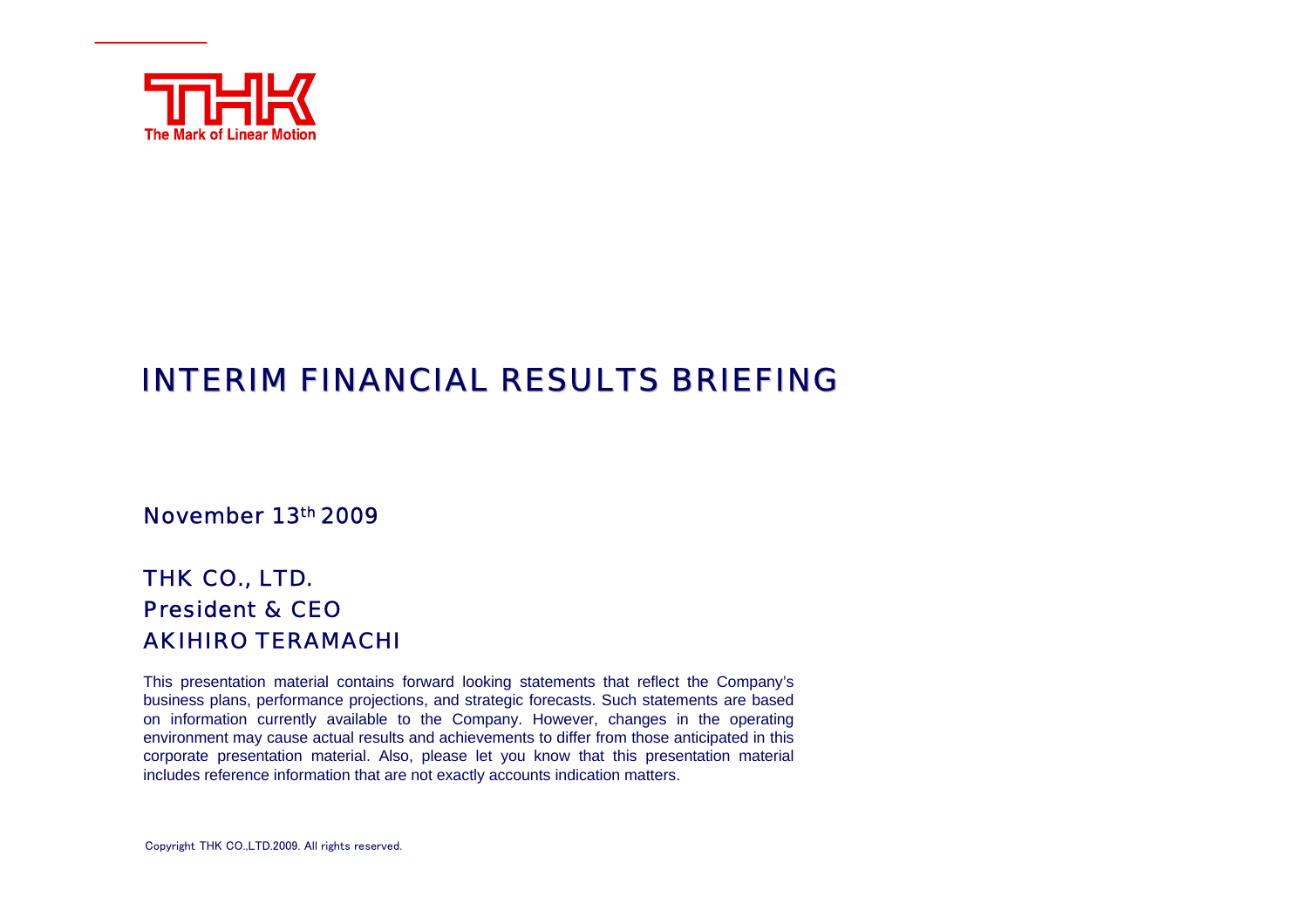

## 1.**. Financial Results** 1st Half of Fiscal Year ending March 2010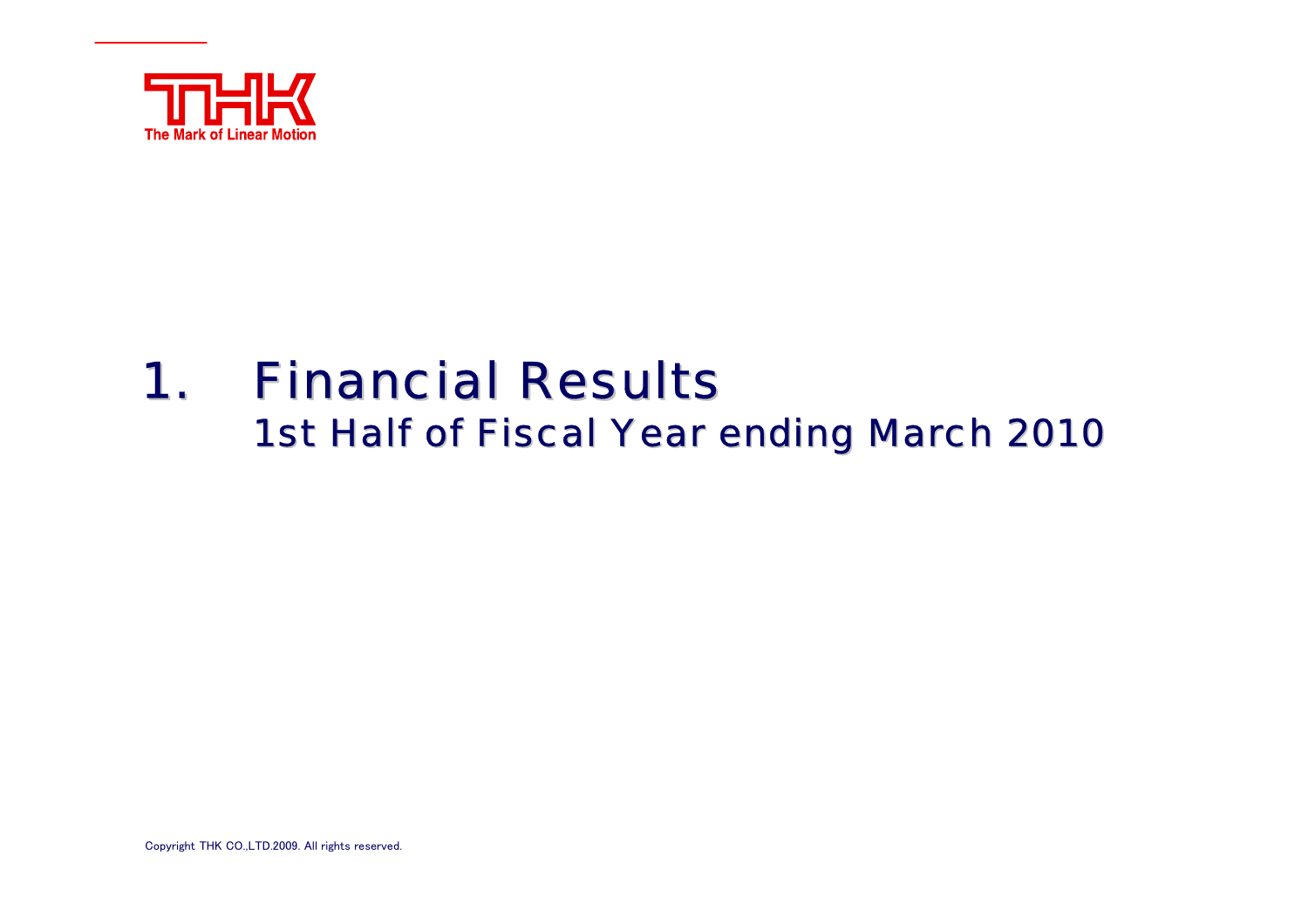# **Financial Highlights**



### Net sales decreased by 55.2 %, compared to the same period in the previous year, to ¥ 47.4 billion.

- **College In Japan, although electronics-related demand showed the recovery in the latter part of period, net sales declined because the sales decline in the beginning of period was large.**
- $\mathcal{L}^{\mathcal{L}}$  **On abroad, demand showed the recovery mainly in Asia, namely, China and Taiwan; however, net sales declined because the sales decline in the beginning of period was large.**

### Operating loss was ¥ 9.4 billion.

- П **Decrease of products volume affected by sales decline worked in minus.**
- m. **Fixed cost decreased as the result of sorts of cost control.**
- $\sim$  **Net sales was ¥ 0.6 billion less than our original forecast ¥ 48 billion because of the delay in demand recovery. Operating loss was ¥ 0.6 billion smaller than our original forecast ¥ 10 billion as the result of cost control.**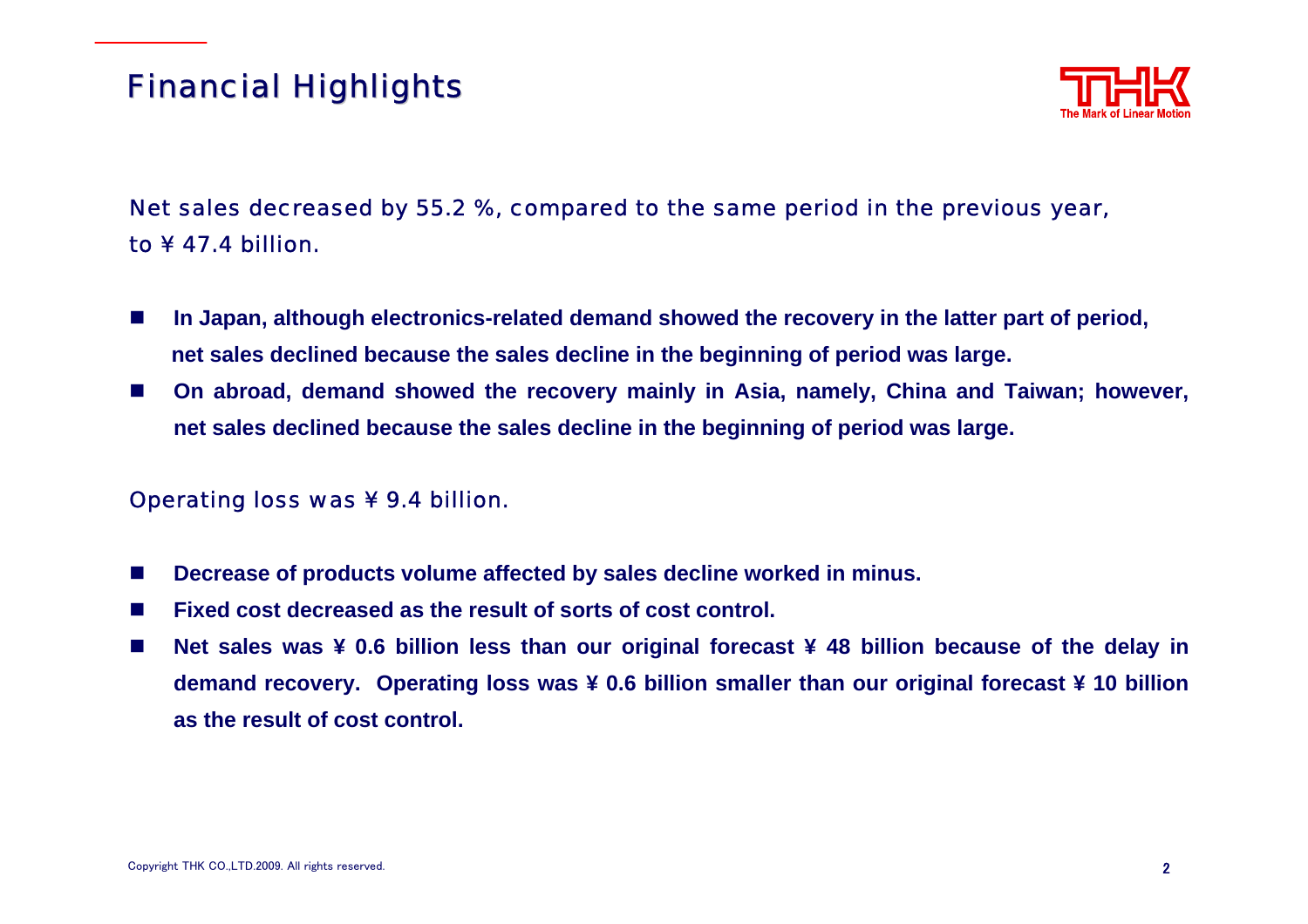# **Trend in Net Sales**



| 8,923                                                        | <b>Europe</b>                          | Japan                                                           | 2008/3 1H                                                  | Industrial Equipment-<br><b>Related Business</b>                           |                          |                                            | Transportation Equipment-<br><b>Related Business</b>     |
|--------------------------------------------------------------|----------------------------------------|-----------------------------------------------------------------|------------------------------------------------------------|----------------------------------------------------------------------------|--------------------------|--------------------------------------------|----------------------------------------------------------|
|                                                              | 12,773<br>14.287                       | 64,365                                                          | 100,348<br>Millions of yen                                 |                                                                            | 80,548                   | 19,800                                     |                                                          |
| Asia and others<br>12,226                                    | <b>Americas</b><br>12,463<br>11,713    | 71,956                                                          | 2008/3 2H<br>108,359<br>Millions of yen                    |                                                                            | 87,738                   |                                            | 20,622                                                   |
| 12,528                                                       | 13,678<br>12,639                       | 66,886                                                          | 2009/3 1H<br>105,732<br><b>Millions of yen</b>             |                                                                            | 85,212                   |                                            | 20,520                                                   |
|                                                              | 8,991<br>11,237<br>10,627              | 42,679                                                          | 2009/3 2H<br>73,536<br>Millions of yen                     |                                                                            | 59,124                   | 14,411                                     |                                                          |
|                                                              |                                        | 6,586<br>6,348<br>28,059<br>6,408                               | 2010/3 1H<br><b>Net Sales</b><br>47,402<br>Millions of yen | 34,082                                                                     | 13,320                   |                                            |                                                          |
| Asia and others (Down 47.4%)                                 |                                        | Europe (Down 53.6%)                                             |                                                            | Americas (Down 49.3%)                                                      |                          |                                            | Japan (Down $\triangle$ 58.0%)                           |
| South Korea<br><b>Taiwan</b><br>China (Industrial Equipment) | Down 43.3%<br>Down 78.8%<br>Down 40.6% | <b>Machine tools</b><br>General machinery<br><b>Electronics</b> | Down 59.6%<br>Down 59.3%<br>Down 65.4%                     | <b>Machine tools</b><br>General machinery Down 45.2%<br><b>Electronics</b> | Down 70.6%<br>Down 49.3% | <b>Machine tools</b><br><b>Electronics</b> | Down 79.0%<br>General machinery Down 69.8%<br>Down 66.9% |
|                                                              | Exchange rate                          | 2008/3                                                          |                                                            | 2009/3                                                                     |                          | 2010/3                                     |                                                          |
|                                                              |                                        | 1H                                                              | 2H                                                         | 1H                                                                         | 2H                       | 1H                                         |                                                          |
|                                                              | 1US\$                                  | 120.16                                                          | 115.53                                                     | 104.92                                                                     | 102.00                   | 95.48                                      |                                                          |
|                                                              | 1EUR                                   | 159.61                                                          | 162.87                                                     | 160.54                                                                     | 144.34                   | 127.21                                     |                                                          |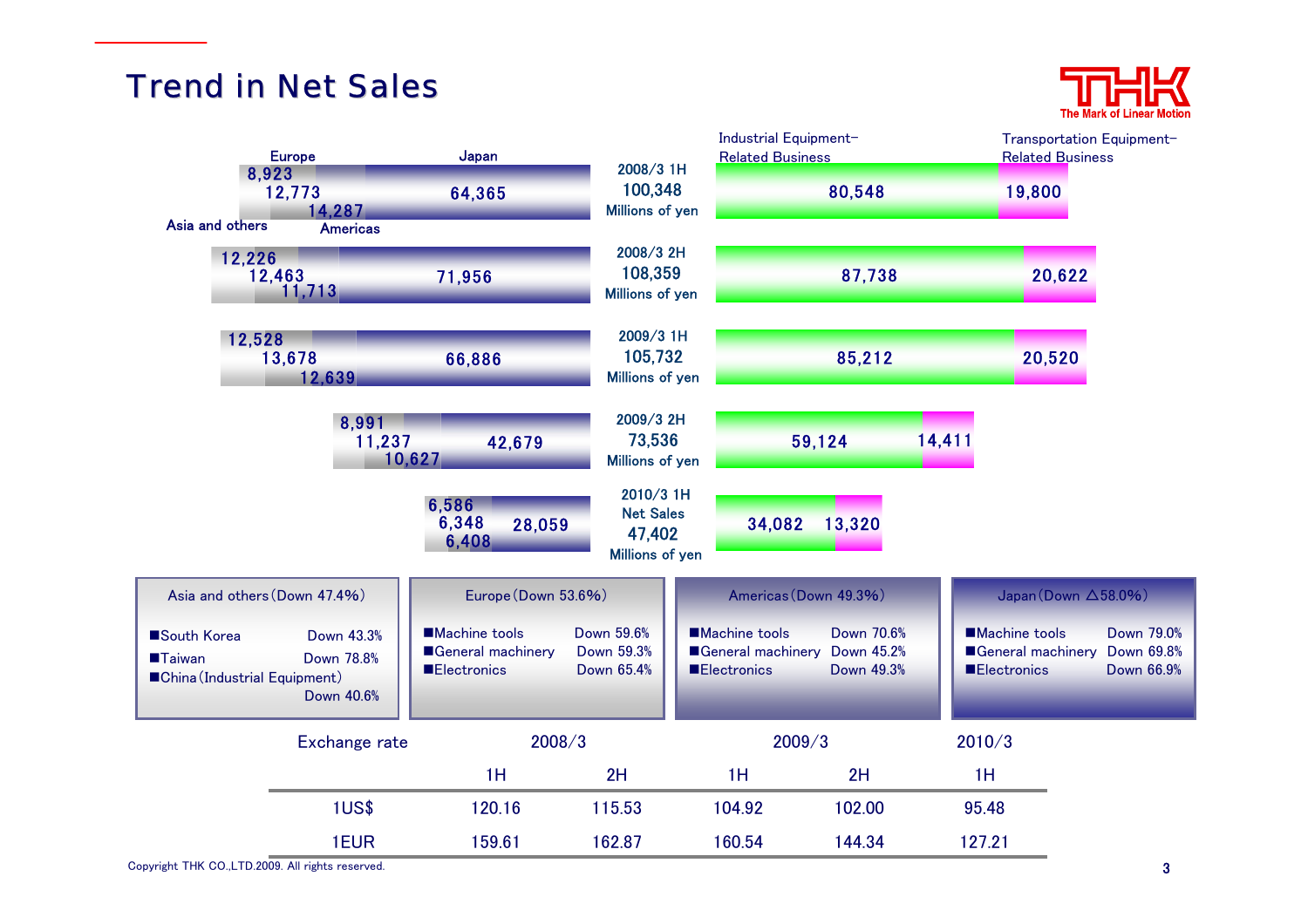# Trends in Sales-Cost Ratio and SG&A



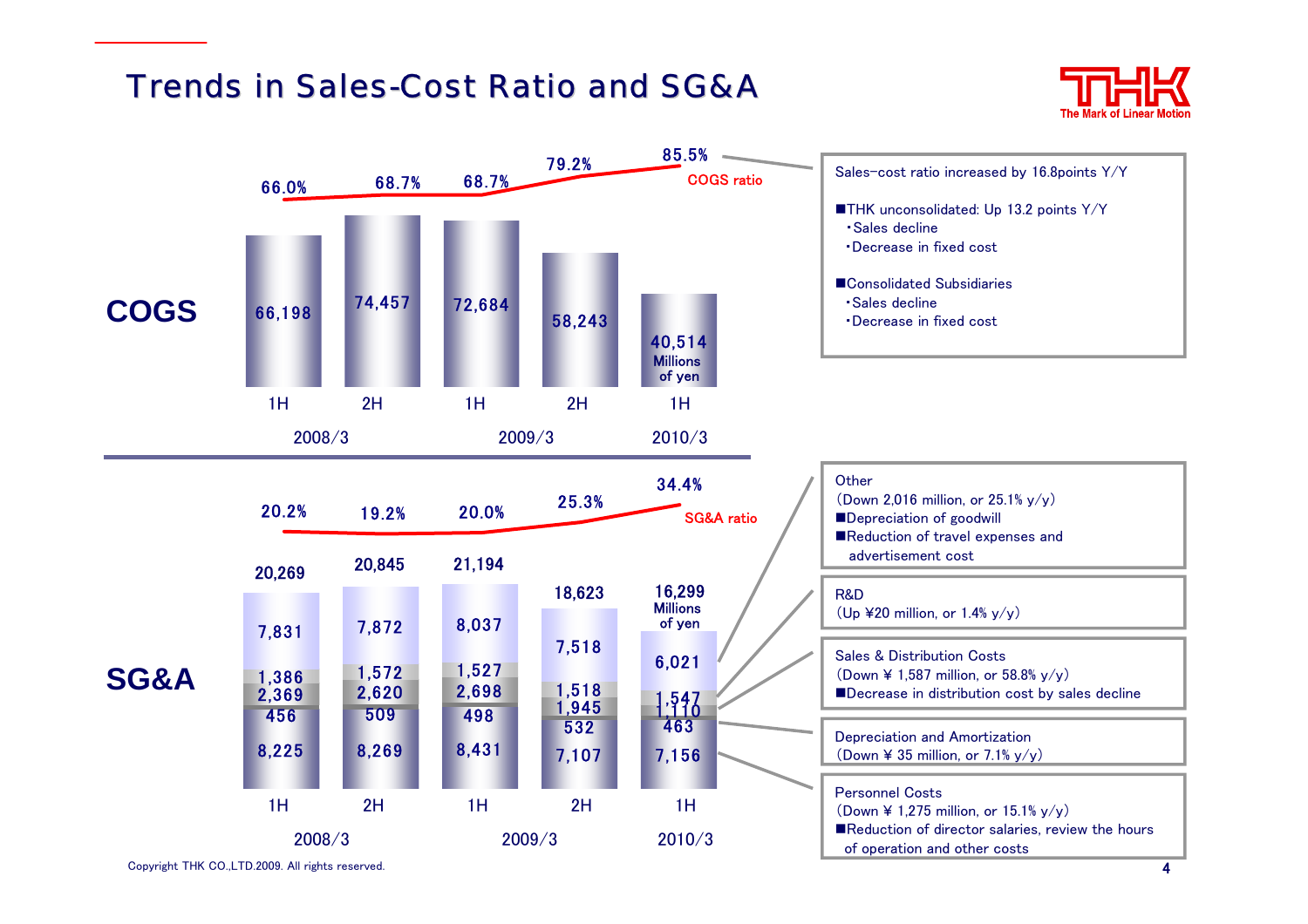# **Operating Income - Cause of Change -**



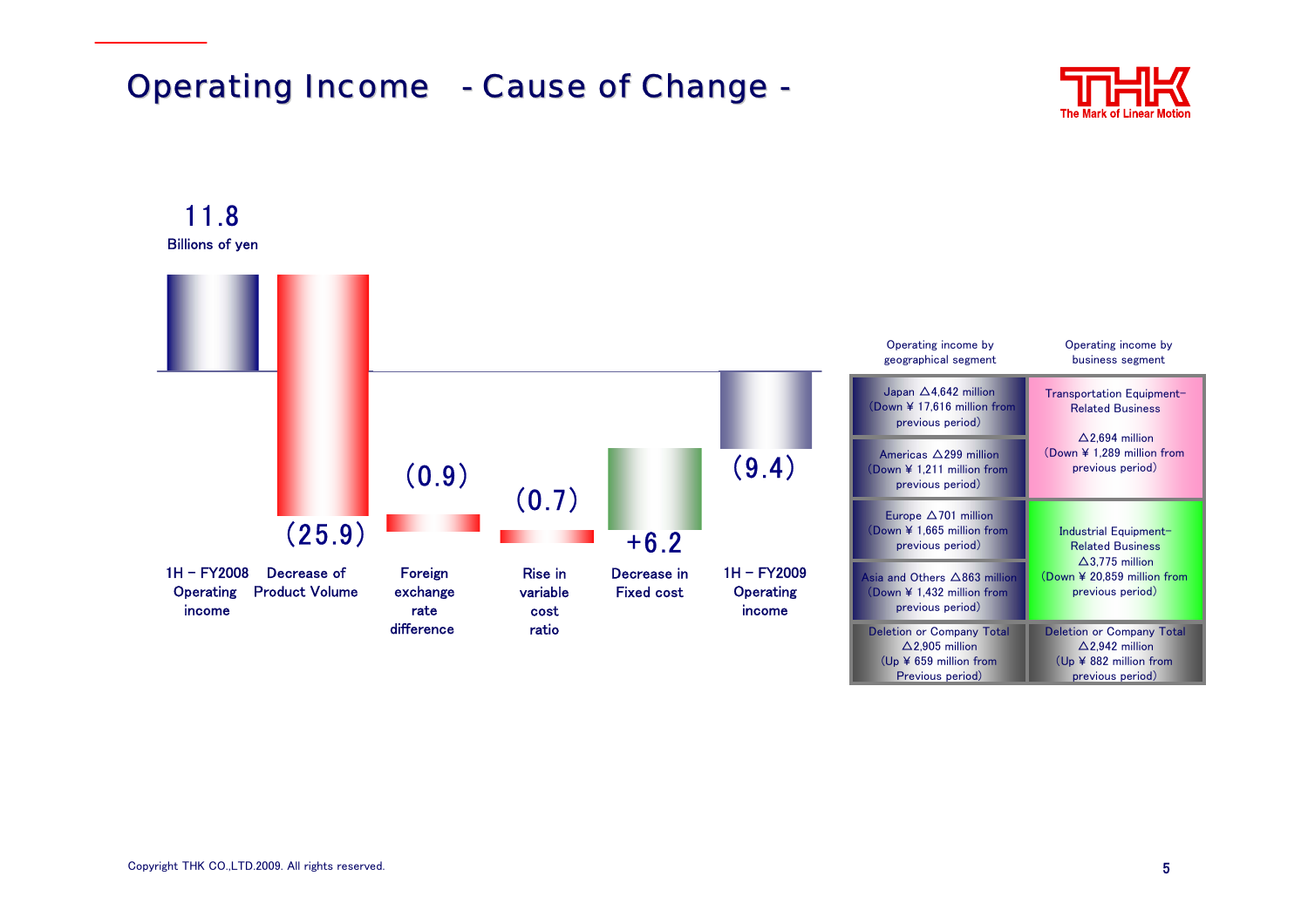# Trends in Net Income





Copyright THK CO.,LTD.2009. All rights reserved. 6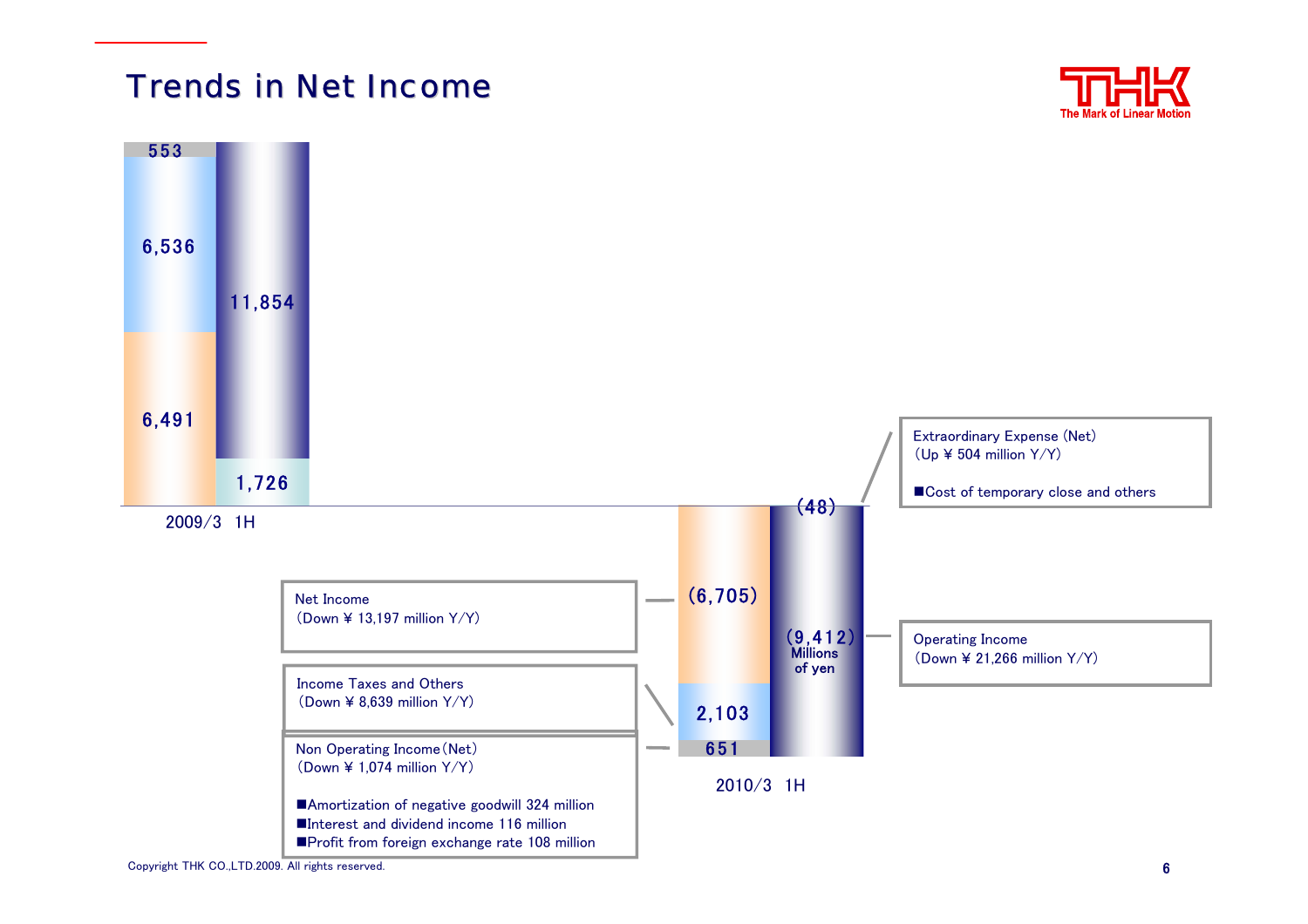# Trends in Assets, Liabilities and Net Assets



| <b>Assets</b>      |         | <b>Current assets</b> (Down ¥ 5,044 million from<br>previous period)<br>■Cash and cash in account: Up ¥ 6,643                                                                                                                                                                                                                                                                                                                                    | Current liabilities (Down ¥ 9,748 million<br>from previous period)<br>■Accounts payable: Down ¥ 5,931 million                                                                                                                                                                                                                                              | Liabilities/<br><b>Net Assets</b> |         |         |
|--------------------|---------|--------------------------------------------------------------------------------------------------------------------------------------------------------------------------------------------------------------------------------------------------------------------------------------------------------------------------------------------------------------------------------------------------------------------------------------------------|------------------------------------------------------------------------------------------------------------------------------------------------------------------------------------------------------------------------------------------------------------------------------------------------------------------------------------------------------------|-----------------------------------|---------|---------|
| 135,368<br>104,982 | 130,324 | million from previous period<br>$\rightarrow$ Issue of SB: ¥ 10,000 million<br>■Accounts receivable: Down ¥ 9,194<br>million from previous period<br>$\rightarrow$ Sales decline<br>$\rightarrow$ Number of months' sales receivables:<br>Previous period 2.5 per month<br>This period 3.5 per month<br>■Inventories: Down ¥ 1,324 million from<br>previous period<br>$\rightarrow$ Previous period: 1.8per month;<br>This period: 3.3 per month | from previous period<br>$\rightarrow$ Purchasing decreased because of sales<br>decline<br>$\rightarrow$ Number of months' notes payable:<br>last period $\rightarrow$ 1.4 month,<br>this period $\rightarrow$ 1.8 month<br>■Accounts payable - other: Down ¥ 2,305<br>million from previous period $\rightarrow$ Payment of<br>CAPEX on 2H-2008 and others |                                   | 24,092  | 33,841  |
|                    |         |                                                                                                                                                                                                                                                                                                                                                                                                                                                  |                                                                                                                                                                                                                                                                                                                                                            |                                   | 38,489  | 28,796  |
|                    |         |                                                                                                                                                                                                                                                                                                                                                                                                                                                  |                                                                                                                                                                                                                                                                                                                                                            |                                   |         |         |
|                    |         | <b>Fixed assets</b> (Down ¥ 240 million from<br>previous period)<br>Fixed assets:                                                                                                                                                                                                                                                                                                                                                                | Long-term liabilities (Up ¥ 9,692 million<br>from previous period)<br>SB: Up ¥ 10,000 million from previous<br>period                                                                                                                                                                                                                                      |                                   |         |         |
|                    | 104,742 | Down ¥ 1,397 million from previous<br>period<br>$\rightarrow$ CAPEX: ¥ 1,719 million<br>Depreciation: ¥4,713 million<br>■Intangible assets: Down ¥ 1,360million<br>from previous period<br>$\rightarrow$ Amortization of goodwill<br>■Investment and other: Up ¥ 2,518 million<br>$\rightarrow$ Long term deferred tax assets:<br>Up ¥ 2,056 million from previous period<br>$\rightarrow$ Investments in securities:<br>Up ¥ 615 million        |                                                                                                                                                                                                                                                                                                                                                            |                                   | 172,484 | 177,712 |
|                    |         |                                                                                                                                                                                                                                                                                                                                                                                                                                                  | <b>Net Assets</b><br>(Down ¥ 5,228 million from previous<br>period)                                                                                                                                                                                                                                                                                        |                                   |         |         |
|                    |         |                                                                                                                                                                                                                                                                                                                                                                                                                                                  | Net loss: $46,705$ million<br>Foreign currency adjustment:<br>Up ¥ 2,317 million from previous period                                                                                                                                                                                                                                                      |                                   |         |         |
|                    |         | 2009/9                                                                                                                                                                                                                                                                                                                                                                                                                                           |                                                                                                                                                                                                                                                                                                                                                            |                                   |         |         |
| 2009.3             |         |                                                                                                                                                                                                                                                                                                                                                                                                                                                  |                                                                                                                                                                                                                                                                                                                                                            |                                   |         |         |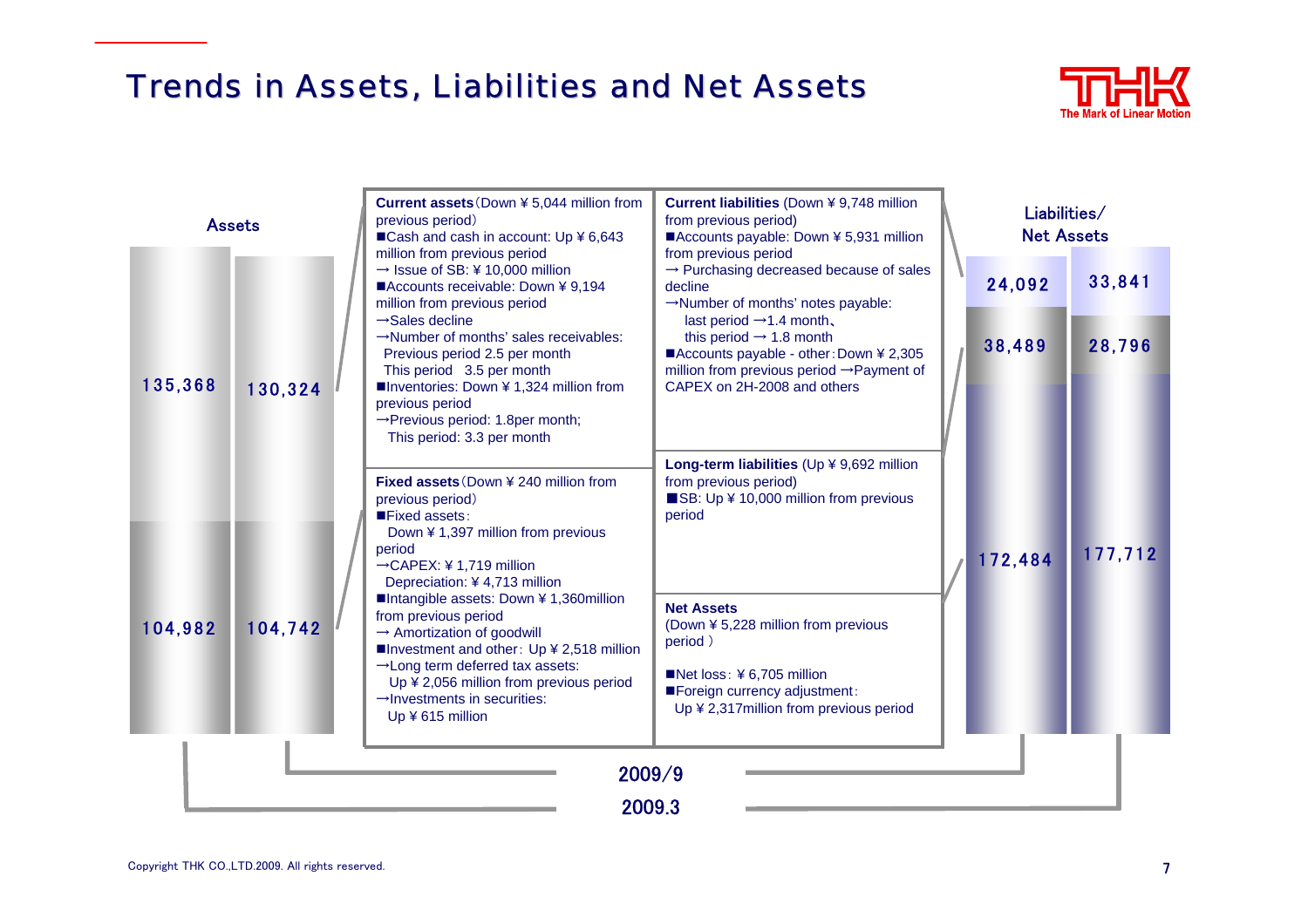# **Cash Flow Trend**



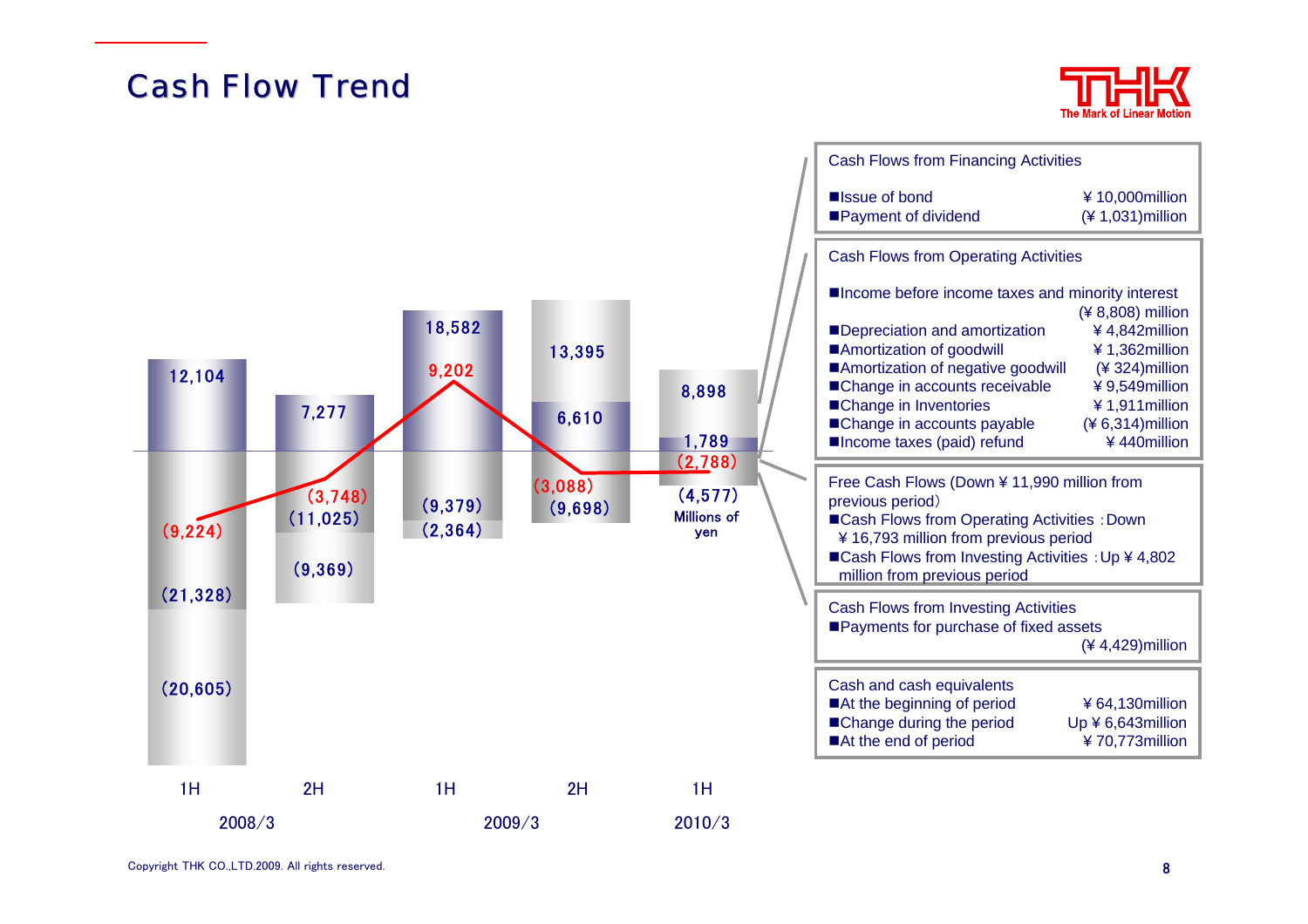

### 2.**Management Strategy Forward**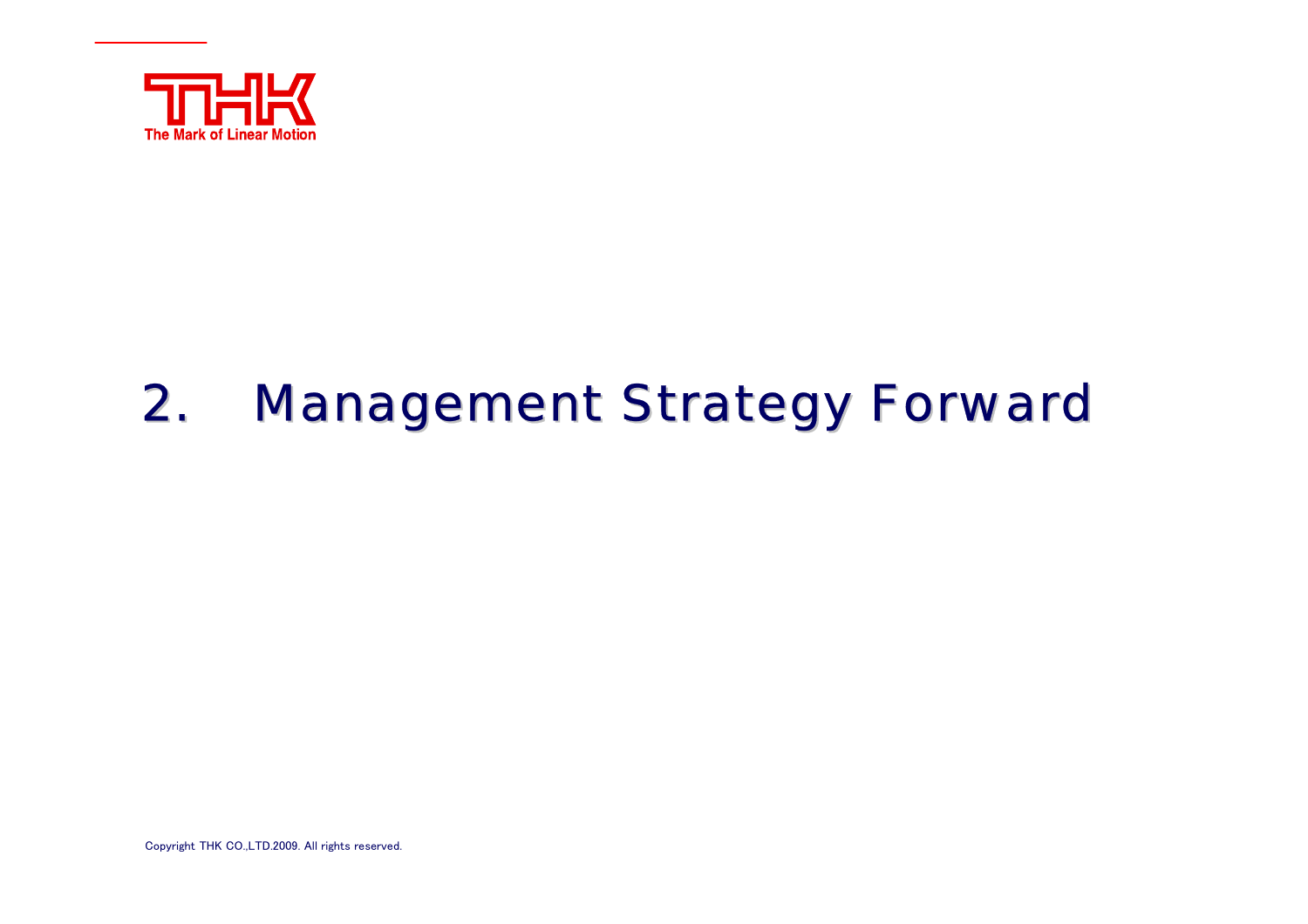# **Current Management Environment**



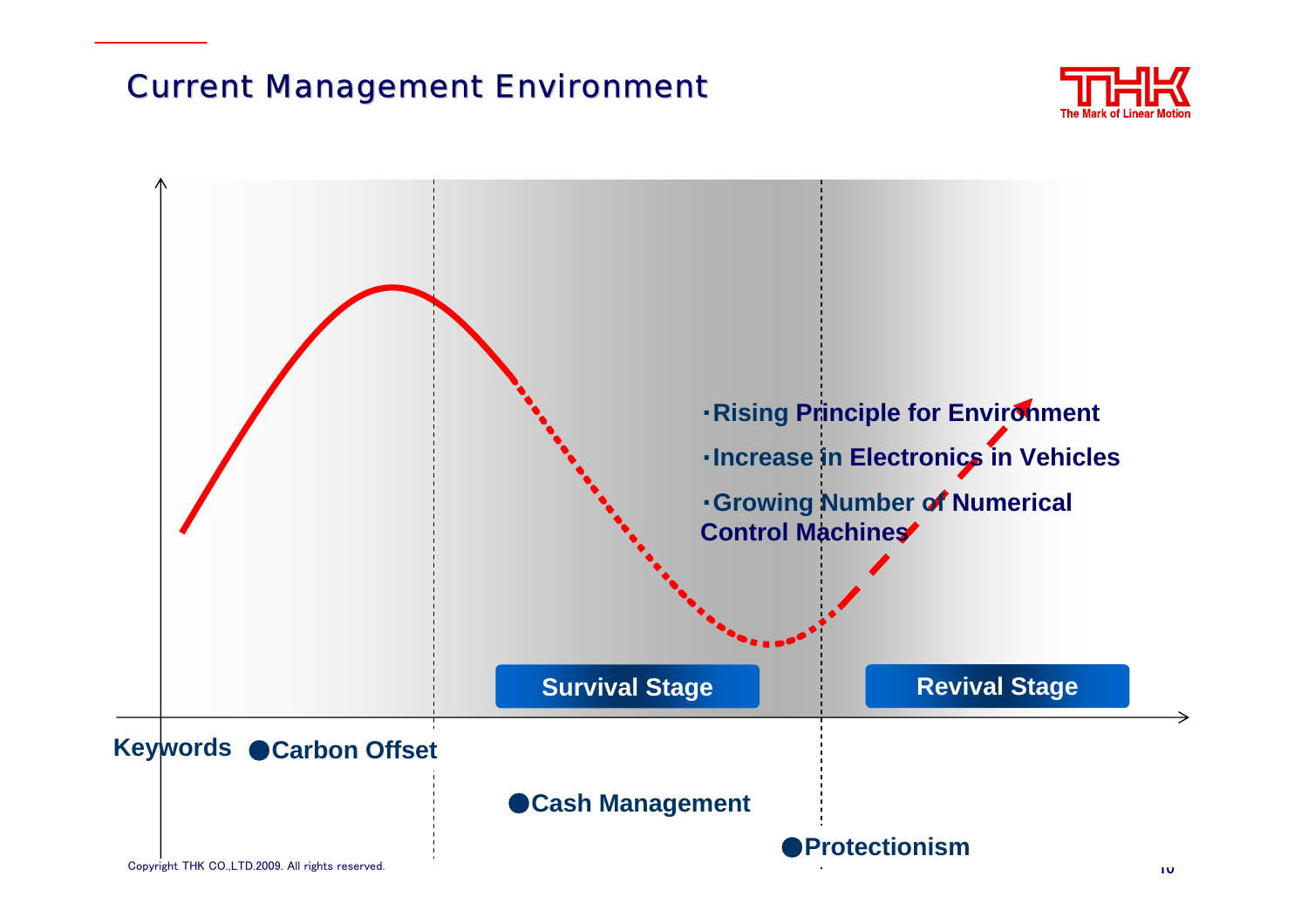

### Development of New Business Areas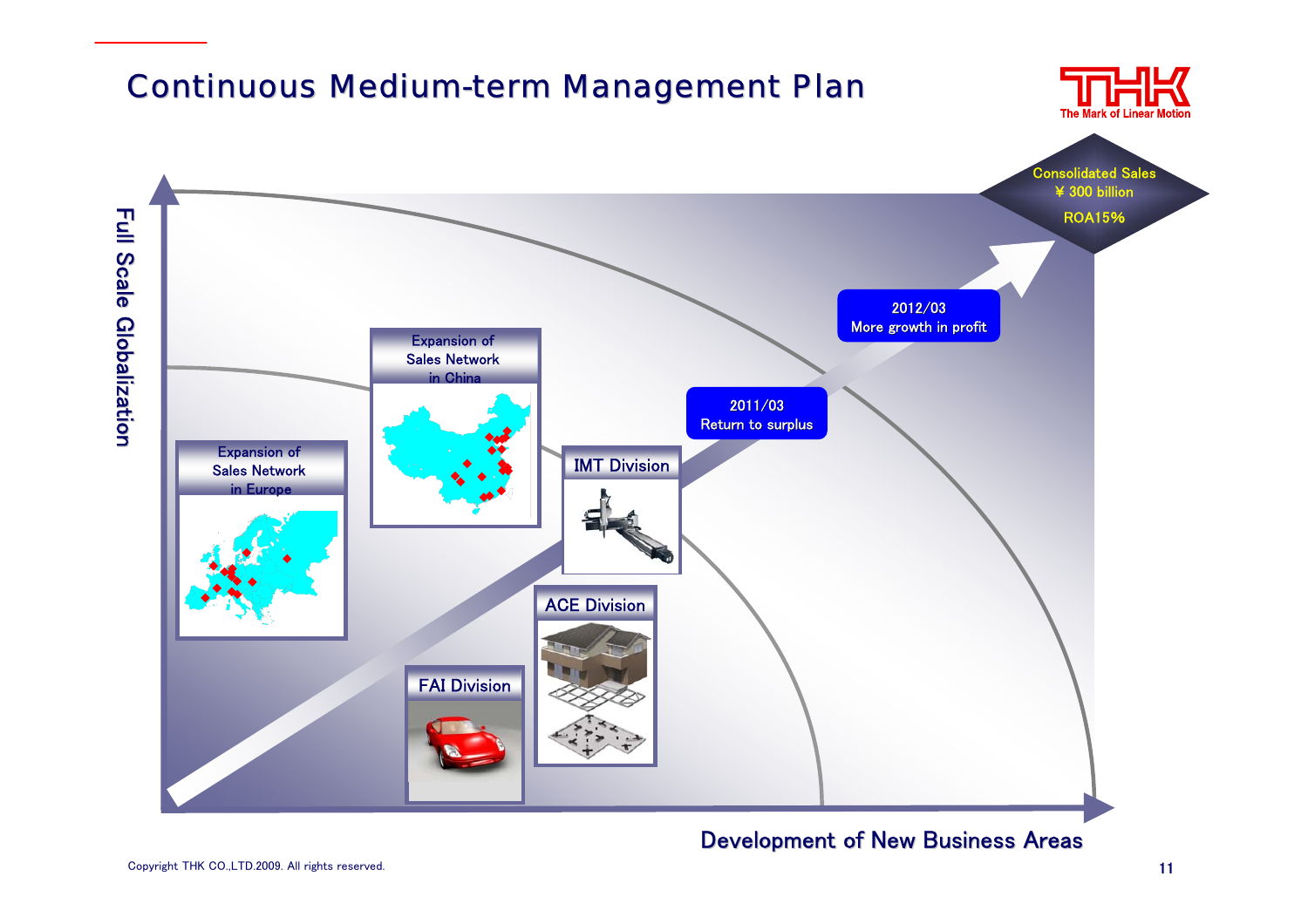# **Step of Globalization**



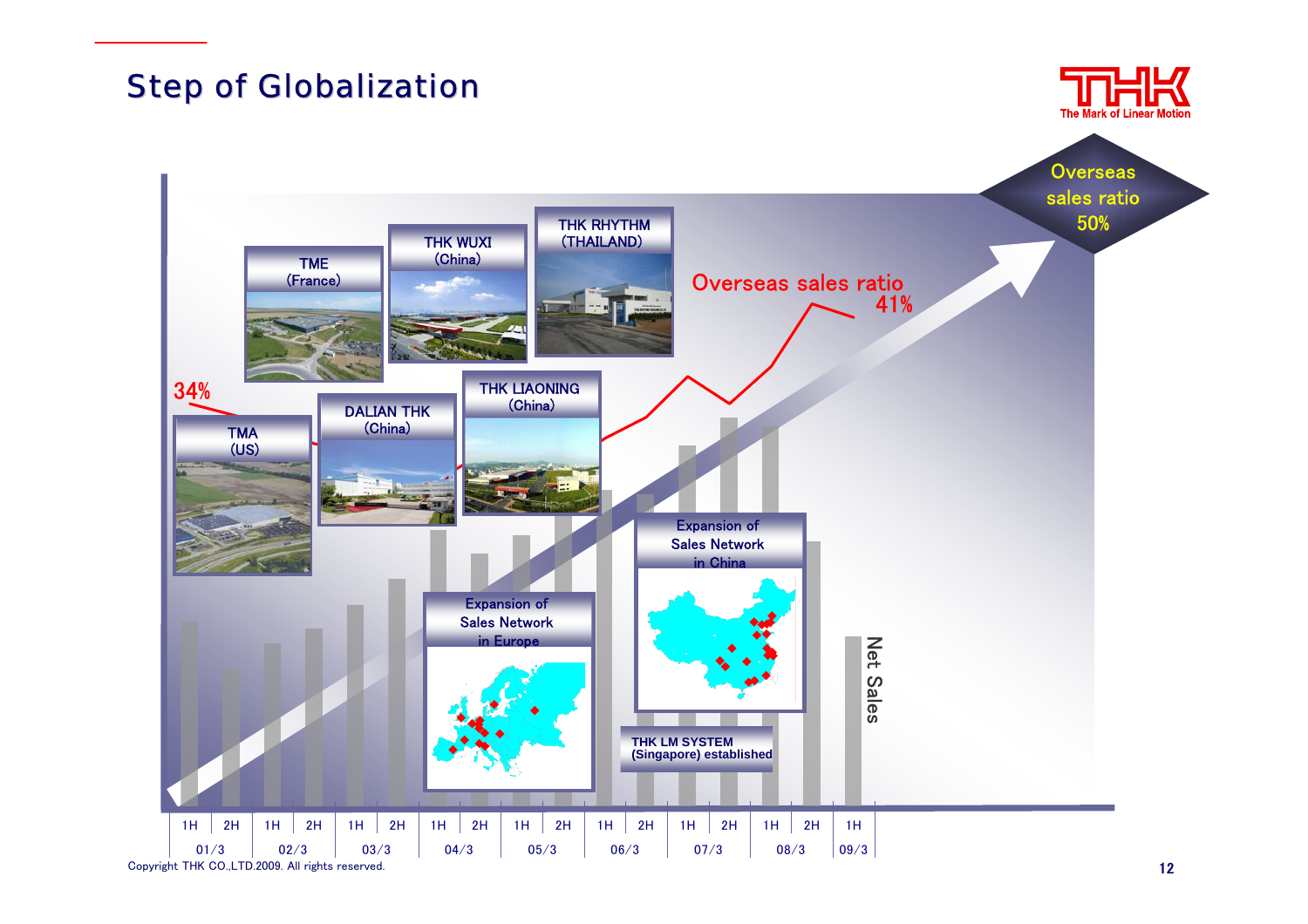# **Important Topics of Action**



|                                                                                                                           | <b>Purchase</b>                                                                            | <b>Production</b>                                                                                        | <b>Distribution</b><br><b>Sales</b>            |                                                                                         | Service, others                                                                                                                                   |  |  |  |
|---------------------------------------------------------------------------------------------------------------------------|--------------------------------------------------------------------------------------------|----------------------------------------------------------------------------------------------------------|------------------------------------------------|-----------------------------------------------------------------------------------------|---------------------------------------------------------------------------------------------------------------------------------------------------|--|--|--|
|                                                                                                                           | Strengthen cost control                                                                    |                                                                                                          |                                                |                                                                                         |                                                                                                                                                   |  |  |  |
|                                                                                                                           |                                                                                            | <b>Promote Management Base Enhancement Project</b>                                                       |                                                |                                                                                         |                                                                                                                                                   |  |  |  |
| Japan                                                                                                                     | Promote global purchase<br><b>Review balance of domestic</b><br>production and subcontract | Improve productivity by time<br>and labor force                                                          | Realize the best efficiency<br>of distribution | <b>Expanding sales on new</b><br>business areas<br>Strengthen sales through<br>agencies | <b>Establishment of IMT</b><br>division<br>(strengthen unit products)<br><b>Financial Management of</b><br><b>THK</b> group<br><b>Promote CSR</b> |  |  |  |
| <b>Americas</b>                                                                                                           | Promote purchase from local<br>suppliers                                                   | Broaden the range of products<br>manufactured locally<br>Improve productivity by time<br>and labor force | Unification of operations                      | <b>Expanding sales on new</b><br>business areas<br><b>Expand sales unit products</b>    |                                                                                                                                                   |  |  |  |
| Europe                                                                                                                    | Promote purchase from local<br>suppliers                                                   | Broaden the range of products<br>manufactured locally<br>Improve productivity by time<br>and labor force | Utilize TME distribution<br>center             | <b>Expanding sales on new</b><br>business areas                                         |                                                                                                                                                   |  |  |  |
| others                                                                                                                    | Asia and<br>Promote purchase from local<br>suppliers                                       | Broaden the range of products<br>manufactured locally<br>Operate the plant in Vietnam                    |                                                | Expand sales network in<br>China<br>Expand sales network in<br><b>ASEAN region</b>      | <b>Promote processing</b><br>operation to local users                                                                                             |  |  |  |
| <b>Research &amp; Development</b><br>Highly training engineers and organizational rearrangement of development department |                                                                                            |                                                                                                          |                                                |                                                                                         |                                                                                                                                                   |  |  |  |
| Strengthen quality assurance system worldwide                                                                             |                                                                                            |                                                                                                          |                                                |                                                                                         |                                                                                                                                                   |  |  |  |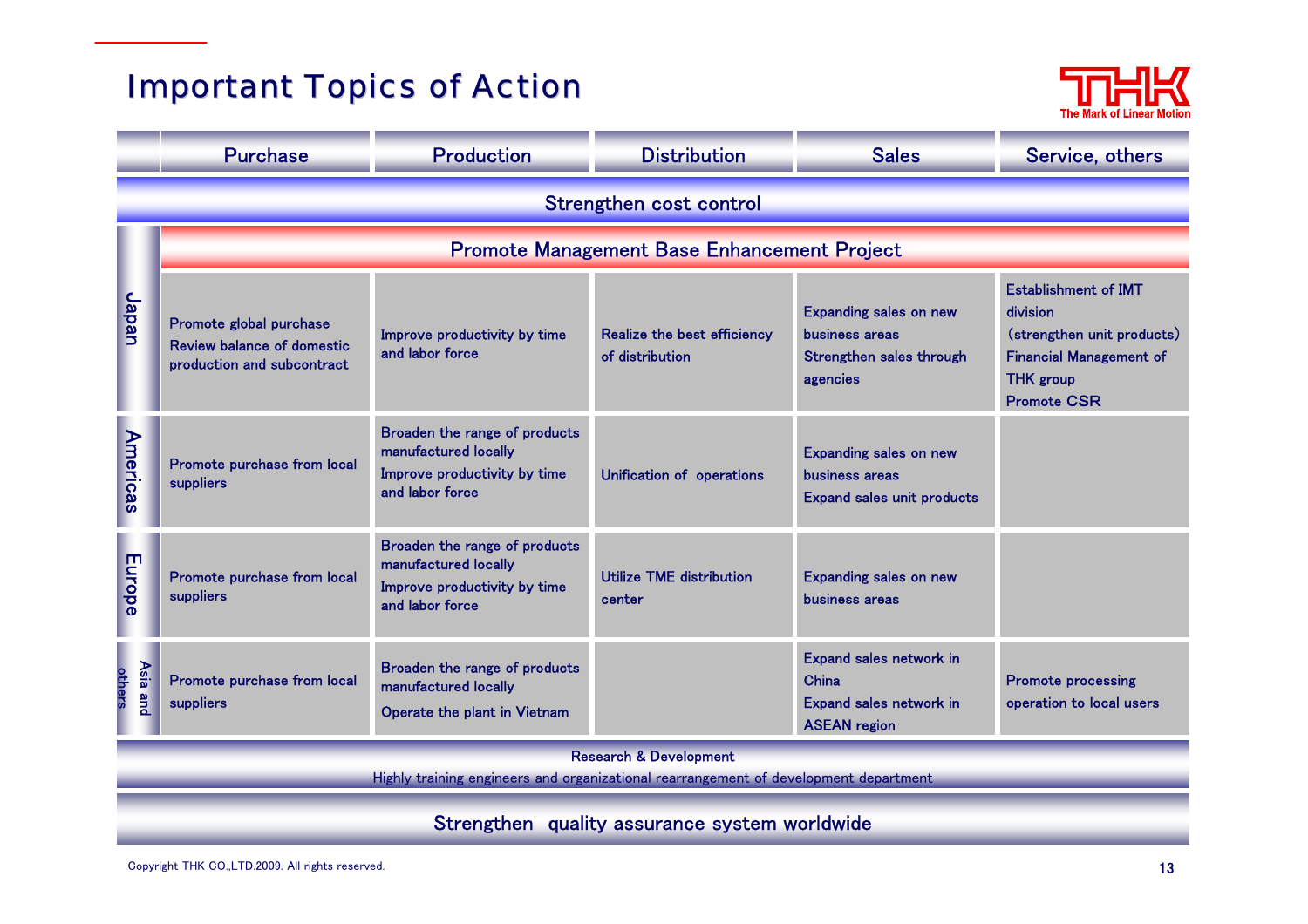

# 3. Fiscal Year Ending March 2010 **Financial Forecast**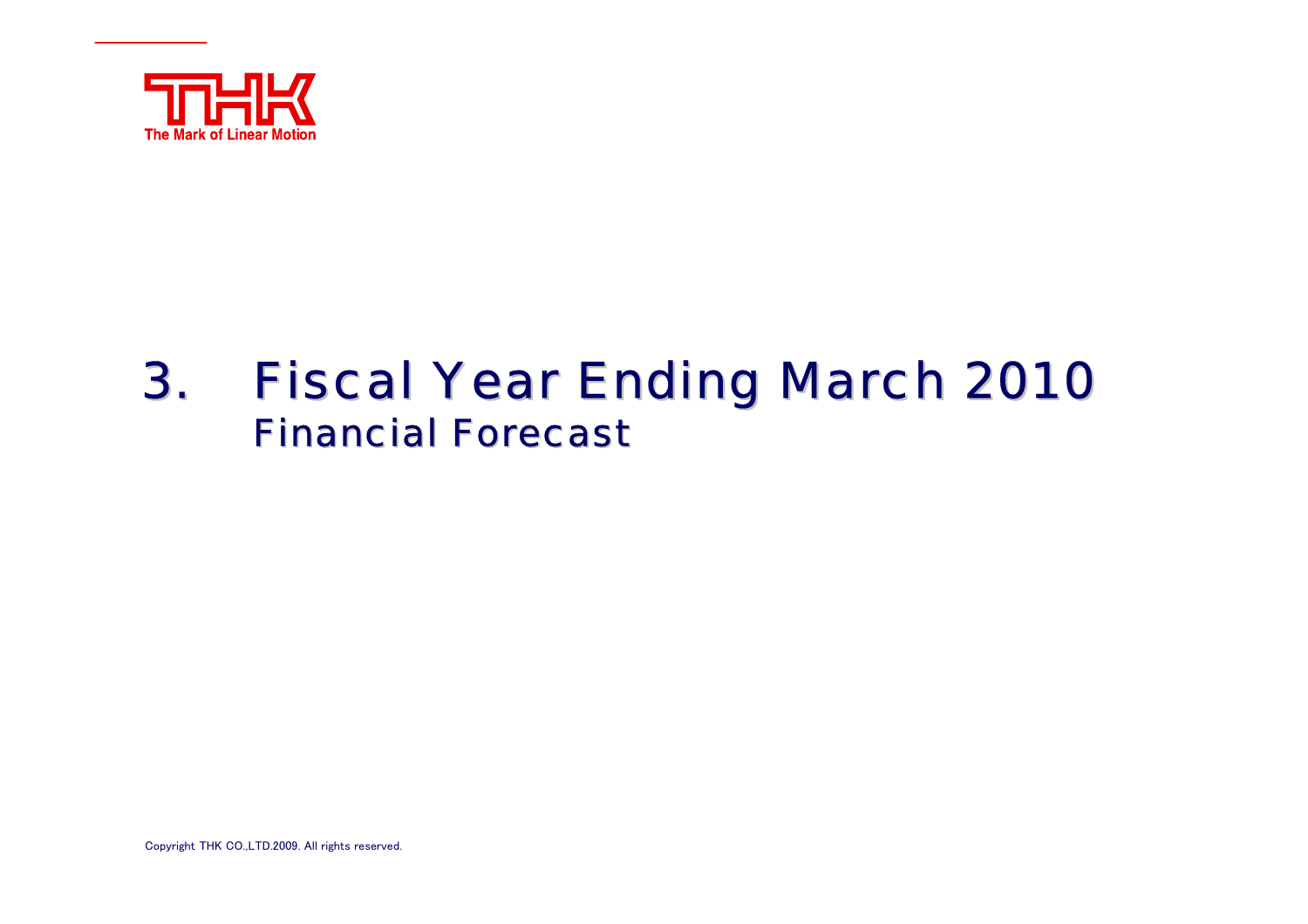# **Orders Received by Region**



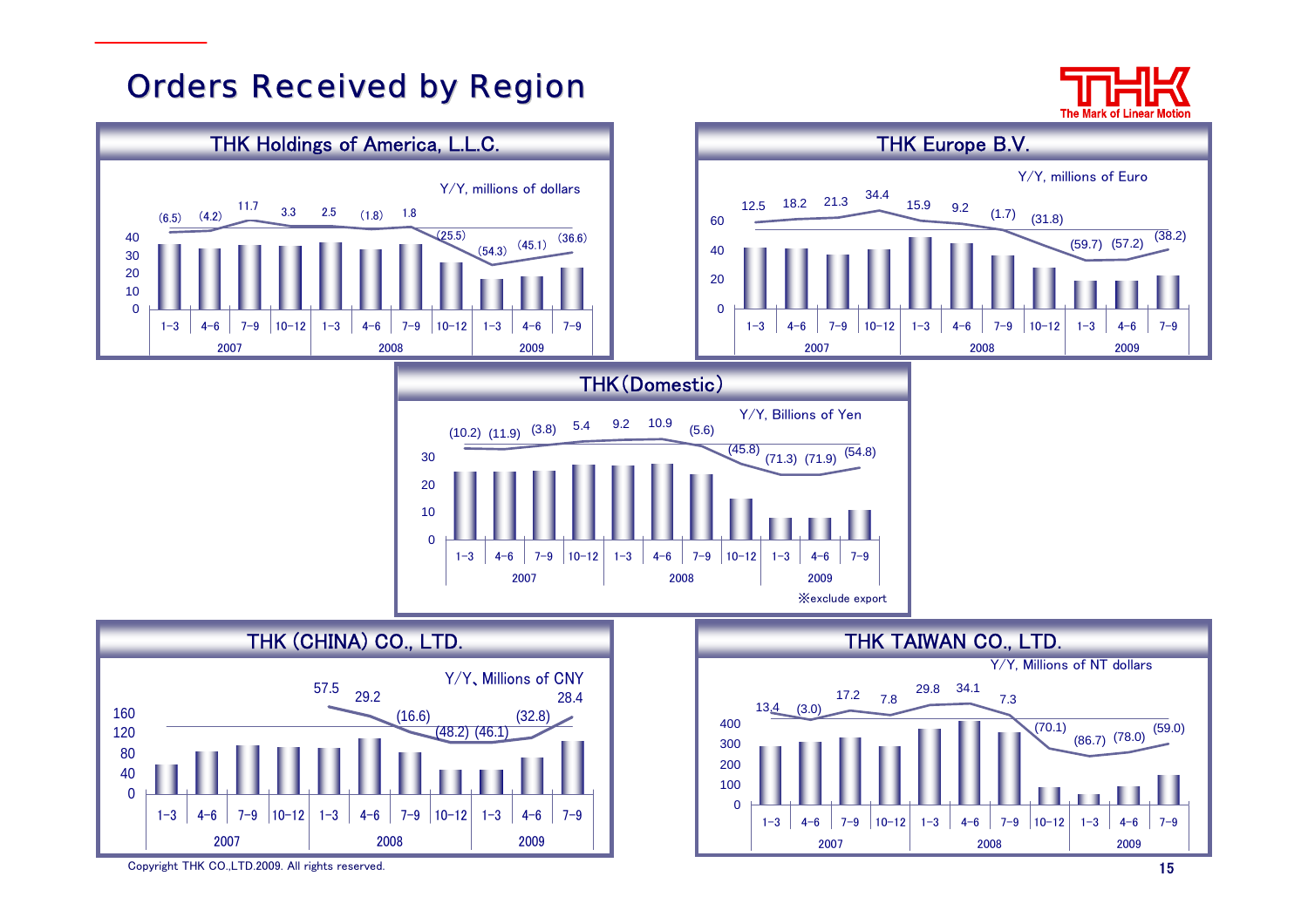

|                                   | 2010.3 FY          |                 | 2010.3 1H       | 2009.3 FY          |
|-----------------------------------|--------------------|-----------------|-----------------|--------------------|
|                                   | (Revised Forecast) | (May Forecast)  | (Result)        | (Result)           |
| <b>Net Sales</b>                  | 110,000            | 110,000         | 47,402          | 179,269            |
| Y/Y                               | $\Delta 38.6\%$    | $\Delta 38.6\%$ | $\Delta 55.2\%$ | $\Delta$ 14.1%     |
| <b>Operating</b><br><b>Income</b> | $\Delta$ 14,300    | $\Delta$ 15,000 | $\Delta$ 9,412  | 8,523              |
| Y/Y                               |                    |                 |                 | $\triangle 68.4\%$ |
| <b>Ordinary</b><br><b>Income</b>  | $\Delta$ 13,400    | $\Delta$ 14,300 | $\Delta$ 8,760  | 8,329              |
| Y/Y                               |                    |                 |                 | $\Delta 69.2\%$    |
| <b>Net Income</b>                 | $\Delta$ 11,300    | $\Delta$ 11,500 | $\Delta$ 6,705  | 1,204              |
| Y/Y                               |                    |                 |                 | $\Delta$ 93.4%     |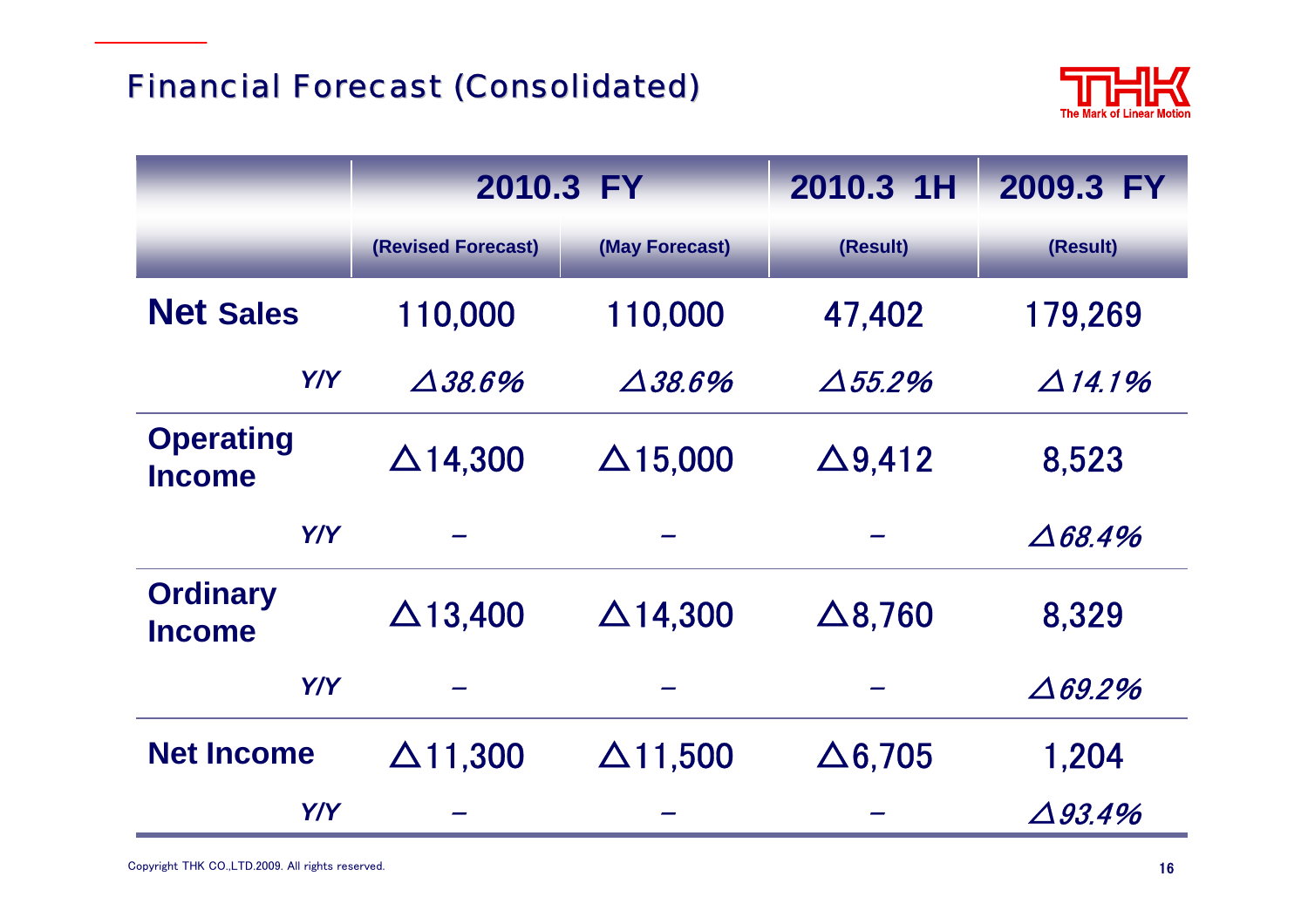

|                                   | 2010.3 FY          |                   | 2010.3 1H         | 2009.3 FY          |
|-----------------------------------|--------------------|-------------------|-------------------|--------------------|
|                                   | (Revised Forecast) | (May Forecast)    | (Result)          | (Result)           |
| <b>Net Sales</b>                  | 64,000             | 60,000            | 26,155            | 112,519            |
| Y/Y                               | $\triangle$ 43.1%  | $\triangle$ 46.7% | $\triangle 63.7%$ | $\triangle$ 20.4%  |
| <b>Operating</b><br><b>Income</b> | $\Delta 6,000$     | $\Delta$ 7,200    | $\Delta$ 4,542    | 8,142              |
| <b>Y/Y</b>                        |                    |                   |                   | $\triangle 62.9\%$ |
| <b>Ordinary</b><br><b>Income</b>  | $\Delta$ 5,700     | $\Delta$ 7,200    | $\Delta$ 4,423    | 7,447              |
| Y/Y                               |                    |                   |                   | $\Delta$ 70.2%     |
| <b>Net Income</b>                 | $\Delta$ 3,400     | $\Delta$ 4,500    | $\Delta$ 2,657    | 3,261              |
| Y/Y                               |                    |                   |                   | $\Delta$ 82,7%     |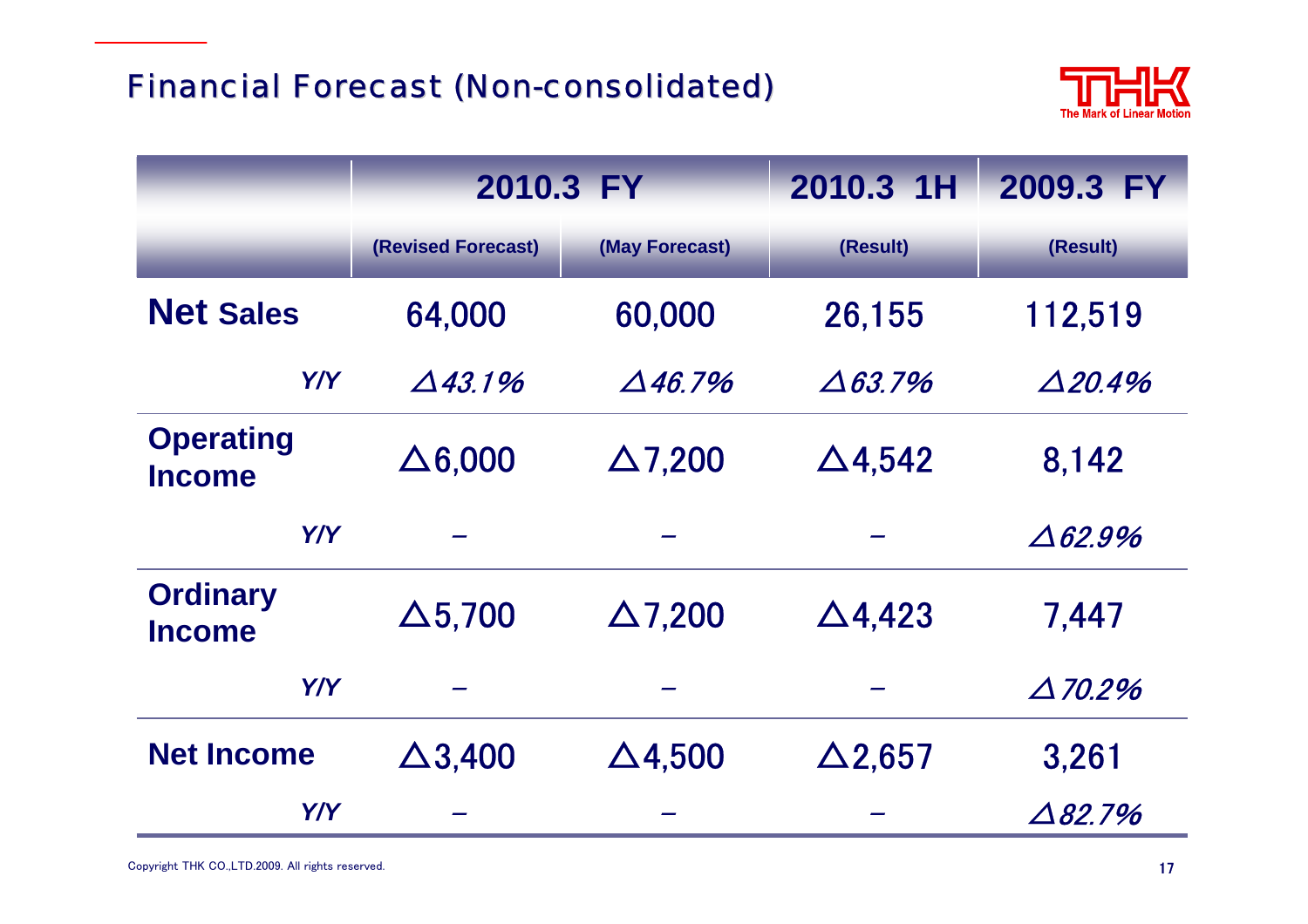# **The Mark of Linear Motion**

**Website http://www.thk.com**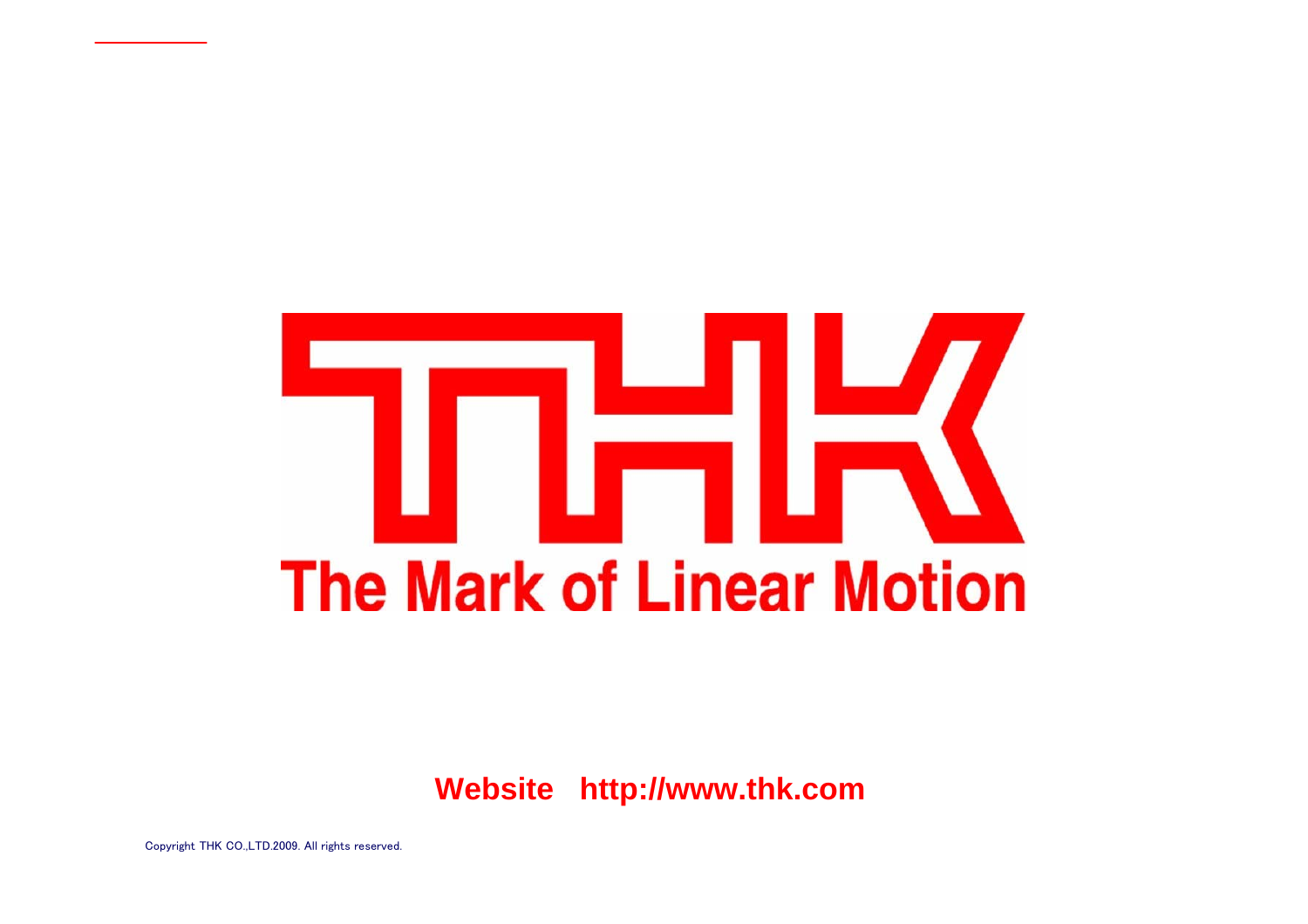### Support Statement -Trends in orders, sales and backlog (domestic·unconsolidated) -





(Millions of yen)